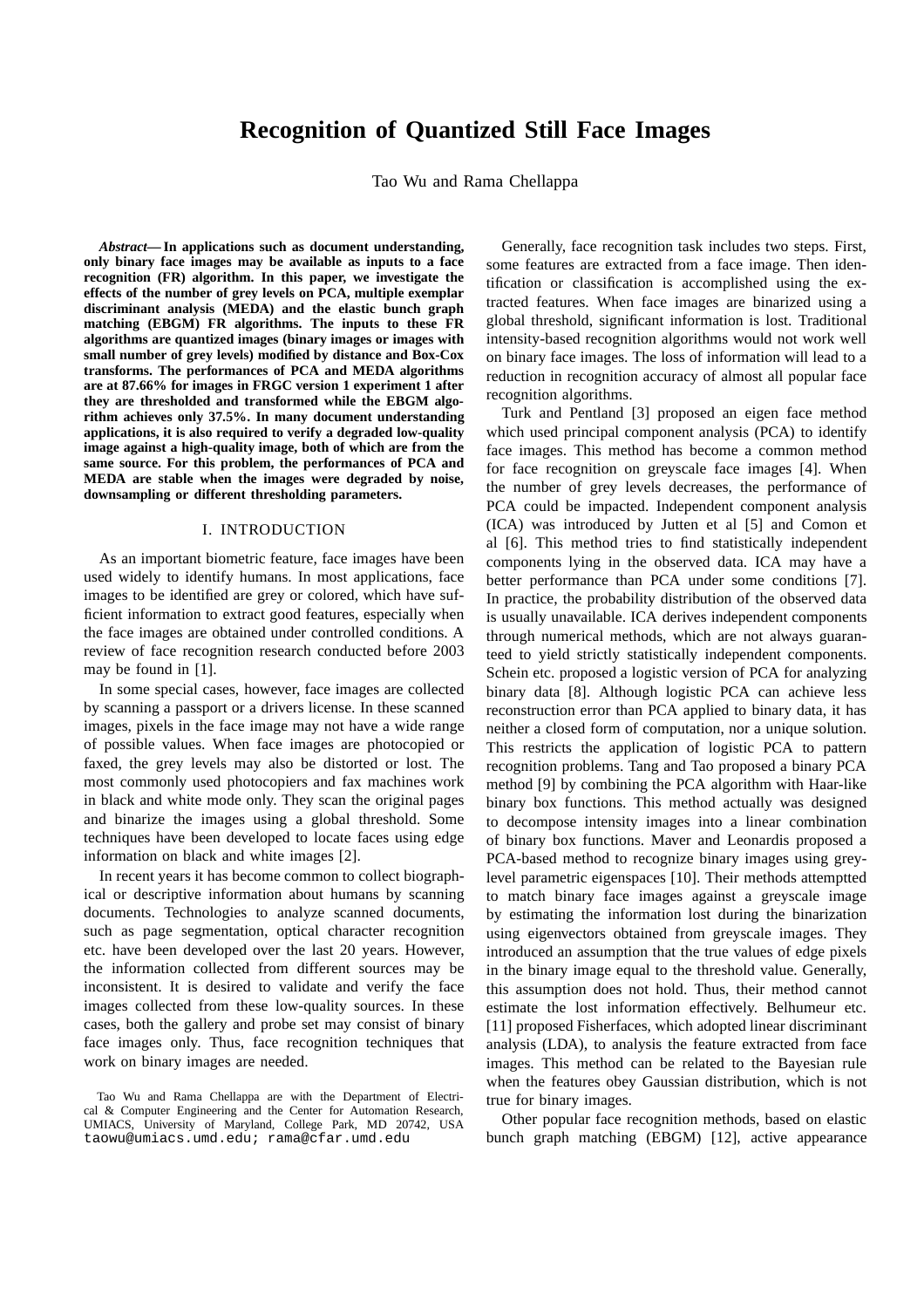model (AAM) [13], active shape model (ASM) [14] and albedo estimation [15], will also face some difficulties, since the intensive feature cannot be extracted from binary images. Although local binary pattern (LBP) based methods [16] extract features through local binarization, it also encounters problems on a binary image obtained by a global threshold

In this paper, we first investigate the performance of PCAbased face recognition algorithm under different number of grey levels. Then we process the binary face images with distance and Box-Cox transforms, which make the probability distribution of pixels much more Gaussian-like, and analyze the performance of the combination of PCA and MEDA [17] algorithms on the transformed face images.

The rest of the paper is organized as follows: In section 2, we review some face recognition algorithms suitable for binary images. In section 3, experimental results using the proposed methods are presented. The influence of different numbers of grey levels, the effects of different global binarization criterion and the performance of the method under different degradation models are discussed. A summary and conclusions are given in section 4.

# II. ALGORITHMS

#### *A. Review of Principal Component Analysis*

Let  $C$  denotes the covariance matrix of images, then the PCA basis vectors are obtained by solving the eigenvalues and eigenvectors of C:

$$
C = \frac{1}{N} \sum_{i=1}^{N} (x_i - m)(x_i - m)^T C = V \Sigma V^T
$$
 (1)

where N is the number of images,  $x_i$  is the *i*th image, m is the mean of all images,  $\Sigma$  is a diagonal matrix of all eigenvalues,  $V = [v_1...v_i...v_N]$ .  $v_i$  is the eigenvectors corresponding to the *i*th eigenvalue  $\lambda_i$ . Assume  $\lambda_1 \geq ... \lambda_i \geq$ ... $\lambda_N$ . The PCA coefficients are obtained by:

$$
y_i = W^T x_i \tag{2}
$$

where  $W^T = [v_1...v_i...v_n]$ , *n* is the number of desired principal components.

Though PCA does not make any assumption on the probability distribution of the pixel values, when the values of pixels obey a Gaussian distribution, PCA coefficients are independent and obey a Gaussian distribution. The eigenvalue  $\lambda_i$  is proportional to the energy, of the image along the direction of  $v_i$ . So the number of desired principal components  $n$  could be determined by specifying the percentage of energy to be preserved:

$$
n = \arg\min \frac{\sum_{i=1}^{n} \lambda_i}{\sum_{i=1}^{M} \lambda_i} > p
$$
\n(3)

where  $M$  is the number of pixels of an image, p is the specified percentage of energy to be preserved. When the input to PCA does not obey a Gaussian distribution,  $\lambda_i$ still represent the energy, since  $x_i - m$  is a zero-mean random vector. The PCA coefficients are neither necessarily independent, nor Gaussian, however.

# *B. Multiple-Exemplar Discriminant Analysis*

Linear discriminant analysis (LDA) is widely used in the field of pattern recognition. MEDA [17] uses several exemplar or even the whole sample set to represent each class. Its effectiveness was demonstrated in [18]. MEDA is an extension of LDA, but has different definitions of withinclass and between-class scatter matrices. The MEDA method is summarized as follows. Let  $x_j^i$  denotes the *j*th sample in the *i*th class. The within-class scatter matrix  $\Sigma_W$  and between-class matrix  $\Sigma_B$  are defined by

$$
\Sigma_W = \sum_{i=1}^C \frac{1}{N_i} \sum_{j=1}^{N_i} \sum_{k=1}^{N_i} (x_j^i - x_k^i)(x_j^i - x_k^i)^T
$$
 (4)

$$
\Sigma_B = \sum_{i=1}^C \sum_{j=1; j \neq i}^C \frac{1}{N_i N_j} \sum_{k=1}^{N_i} \sum_{l=1}^{N_j} (x_k^i - x_l^j)(x_k^i - x_l^j)^T
$$
 (5)

where C and  $N_i$  are the number of all samples and the number of samples in the ithe class respectively. Then the projection matrix  $W$  is obtained by maximizing the function

$$
J_W = \frac{\det (W^T \Sigma_B W)}{\det (W^T \Sigma_W W)}\tag{6}
$$

Generally, MEDA requires multiple samples for each subject in the gallery set. For the face recognition problem, because of the symmetry of human faces, images in the gallery set could be mirrored vertically so as to increase the number of samples.

## III. RECOGNITION OF QUANTIZED FACE IMAGES

#### *A. Quantization and Binarization Method*

In our experiments, images with different numbers of grey levels were obtained by quantizing the original images using the minimum mean square error (MMSE) criterion [20]. Some examples of normalized face images quantized by the MMSE quantizer are given in Fig. 1.



Fig. 1. Face images quantized by the MMSE quantizer. (a) The original grey image with 256 grey levels. (b) The original image is quantized into 8 grey levels. (c) The original image is quantized into 4 grey levels. (d) The original image is quantized into 2 grey levels.

Although the quantizer is able to quantize an image into a specified number of grey levels using the MMSE criterion, it is sensitive to illumination variations if it is used to binarize images. When recognizing faces from binary images, regions around eyes, nose and mouth are very important. Since the illumination on the whole face is generally not evenly-distributed, the global binarization threshold could be affected even by slight shadows in the above-mentioned regions. In Fig. 1(a), the surrounding region of the original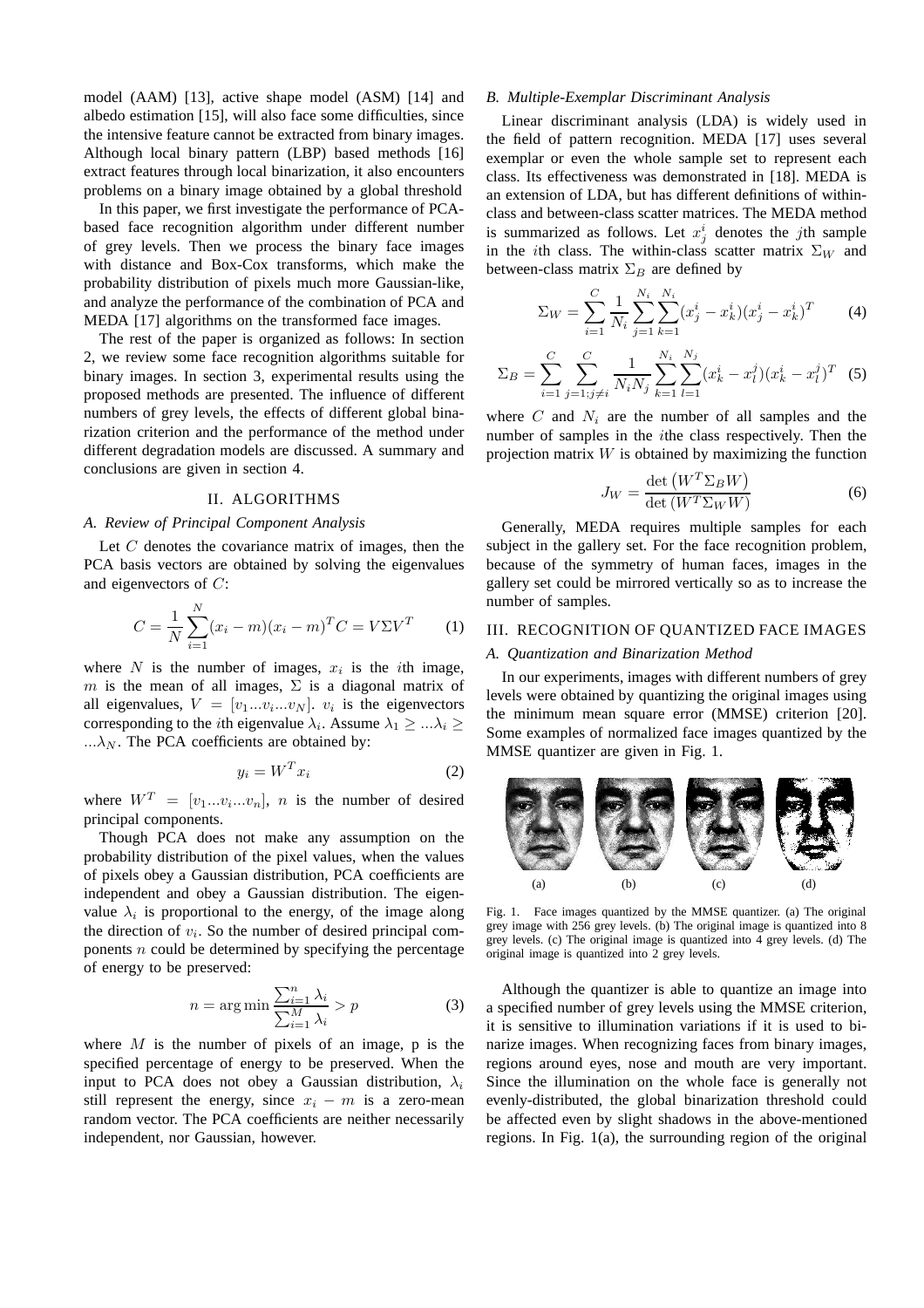face image is slightly darker than the center region. So the MMSE quantizer assigned darker values to the pixels in the surrounding regions, as shown in Fig. 1(d). The shapes of facial organs were submerged in this result, though the quantization error is minimized. We adopted the MMSE quantizer in the experiments to investigate the effect of the number of grey levels on the performance of face recognition algorithms.

For the binary face recognition problem, we adopted a contrast based quantizer. Regions, such as eyes, nose and mouth, on a face image are generally much darker than other regions. The shapes of these regions could be better preserved when the original image is binarized under a contrast criterion, which requires that the bright pixels in the binary result account for a specified percentage. An example is given in Fig. 2. Compared to the MMSE quantizer, this method could not only preserve the shapes of the organs better in binary result, but also can be easily implemented in an ordinary fax machine.



Fig. 2. The original image in Fig. 1 is binarized under the contrast criterion. The percentage of the bright pixels is 80%.

#### *B. Dataset*

The performance of PCA, MEDA and the elastic bunch graph matching (EBGM) algorithms was investigated using the Face Recognition Grand Challenge (FRGC) database version 1 [19]. In this database, experiment 1 is focused on the recognition of still frontal face images obtained under controlled illumination. In the gallery set there is only one controlled still image for each subject. Totally, there are 152 images in the gallery set for 152 subjects, 608 images in the probe set. Images were mirrored vertically in order to meet the requirements of MEDA. Similar to experiment 1, experiment 2 is focused on the face recognition problem under controlled illumination, but has 4 different images for each subject in the gallery set. There are totally 608 images in the gallery set for 152 subjects and 2432 images in the probe set. Experiment 4 concerns with face recognition under different illumination conditions, where the images in the gallery set were obtained under controlled conditions and those in the probe set were obtained under uncontrolled conditions. We investigated the performance of the algorithms on experiments 1, 2 and 4 of FRGC.

#### *C. Effect of the number of grey levels*

In order to investigate the effect of the number of grey levels, we quantized the images in version 1 experiment 1 database using the MMSE quantizer. The mean peak signal noise ratio (PSNR) of the output of the quantizer when the original images are quantized into different number of grey

levels is plotted in Fig. 3. The quantization PSNR drops as the number of grey levels decreases. When there are less than 8 grey levels, the PSNR is less than 35db. A significant amount of information is lost.



Fig. 3. The mean PSNR when the images were quantized into different number of grey levels .

The eigenvalues of the PCA covariance matrix estimated from the images with different number of grey levels are plotted in Fig. 4. The eigenvalues of the covariance matrix were sorted in the descending order. It shows that for the



Fig. 4. Eigenvalues of the covariance matrix of 2, 4, 8, 16, 256 grey levels images. Their spectrums almost overlap in low order eigenvalues, and have high order tails. The tails from up to down are from 2, 4, 8, 16, 256 grev levels images.

top  $n$  eigenvalues, the percentage of the energy they account for decreases as the number of grey levels decreases. As the number of grey levels decreases, the values of the middle and high orders eigenvalues of the covariance matrix increases, and the energy tends to spread to high order eigenvalues. According to Fig. 3, when images are quantized into fewer greylevels, the power of quantization noise increases. This might be a major reason for the energy spread phenomenon.

We quantized all the images in training, gallery and probe sets of experiment 1 and tested the performance of PCA, MEDA and EBGM algorithms. The recognition accuracies of the algorithms using the Euclidean distance or the cosine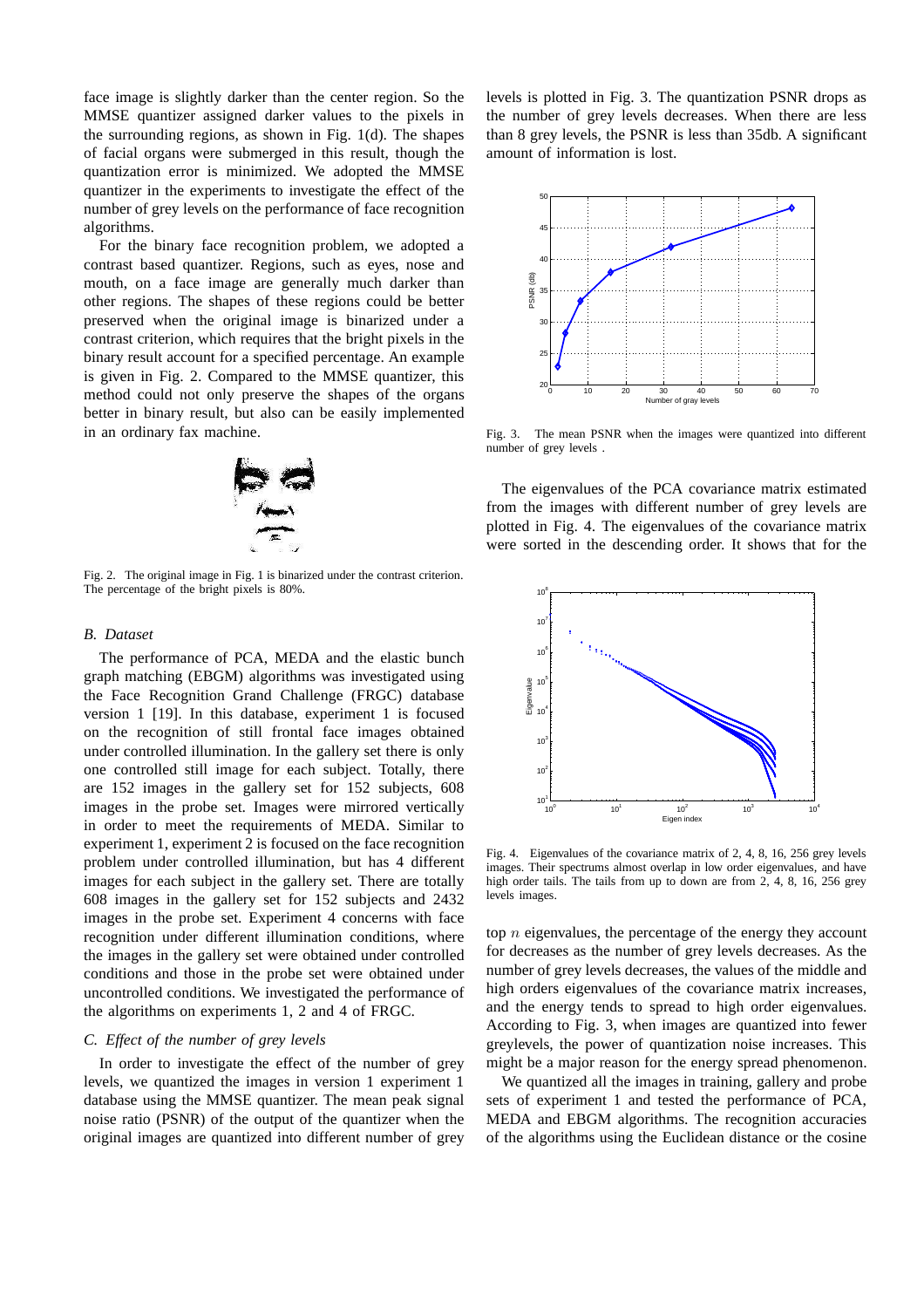of the angles between two representations [19] as the metric on rank 1 when the images have different number of grey levels are plotted in Fig. 5. It appears that the combination



Fig. 5. Recognition accuracies of PCA and PCA+MEDA methods on rank 1 when using different distance metrics and the images have different number of grey levels on FRGC version 1 experiment 1. The x-axis is logarithmically scaled. The performance of PCA using the cosine distance and Euclidean distance are almost the same, so only the one using Euclidean distance is plotted.

of PCA and MEDA always has better performance than the PCA only method. The cosine distance metric yields a better result than the Euclidean distance metric. The performance of each algorithm is almost the same, when the number of grey levels is greater than 8. But the recognition accuracies drop severely when the images have fewer grey levels. Since the quantization noise increases as the number of grey levels decreases, according to Fig. 3, much information could be lost or corrupted when the images are nearly binary. This might be an leading to the reduction in performance.

# *D. Performance comparison on binary images*

The distribution of the values of pixels in a binary image is much more like a Bernoulli distribution, rather than a Gaussian distribution. It has been suggested in [8] that the performance may drop for non-Gaussian data. We tested the performance of PCA-based methods after the distribution of the pixels were transformed to be more Gaussian.

We tried two different ways to transform the binary images. One is to convolute the images with a Gaussian kernel so that the distribution of pixels will be more like Gaussian than Bernoulli. The other way is to perform a distance transform (DT)[21] on the binary images first, in order to extend the support of the pixels values. Each pixel is assigned a value of the Euclidean distance from it to its nearest edge point. In our experiment, the pixels were assigned positive values if they were white in the binary images. Otherwise, they were assigned negative values. Then the Box-Cox transform[22] is adopted to convert the images processed by DT to be more like Gaussian. The eigenvalues, in descending order, of the covariance matrices estimated from images binarized by the contrast criterion, and from the transformed binary images are plotted in Fig. 6. After Gaussian or distance and Box-Cox transformations, the energy of



Fig. 6. Eigenvalues of the convariance matrices estimated from binary images and transformed binary images.

the covariance matrix concentrates more in the low to middle order eigenvalues. Altough Gaussian kernel could make most of the energy concentrate in low order eigenvalues, it blurs the image and suppresses the high frequency components, which generally carry significant discriminant information. The distance and Box-Cox transformations do not damp these components. A cumulative match curve (CMC) comparison of the  $PCA + MEDA$  method on binary images, images processed by Gaussian convolution and images processed by distance and Box-Cox transformation is shown in Fig. 7.



Fig. 7. Performance on binary FRGC version 1 experiment 1 images. The accuracies on rank 1 for binary images, images processed by Gaussian convolution and images processed by distance and Box-Cox transformation are 82.73%, 82.24% and 87.66%, respectively.

We binarized the images in FRGC experiments 1, 2 and 4 by the contrast criterion, and then processed them with distance and Box-Cox transformations. The CMC curve of PCA + MEDA method is shown in Fig. 8, which shows that with the help of distance and Box-Cox transforms, the accuracy of PCA + MEDA method on rank 1 is  $87.66\%$ , which is about 10% lower than the performance on 256 grey levels image (which is 95.96%, as shown in Fig. 5). In experiment 4, the original images were obtained under uncontrolled illumination conditions. The illumination on the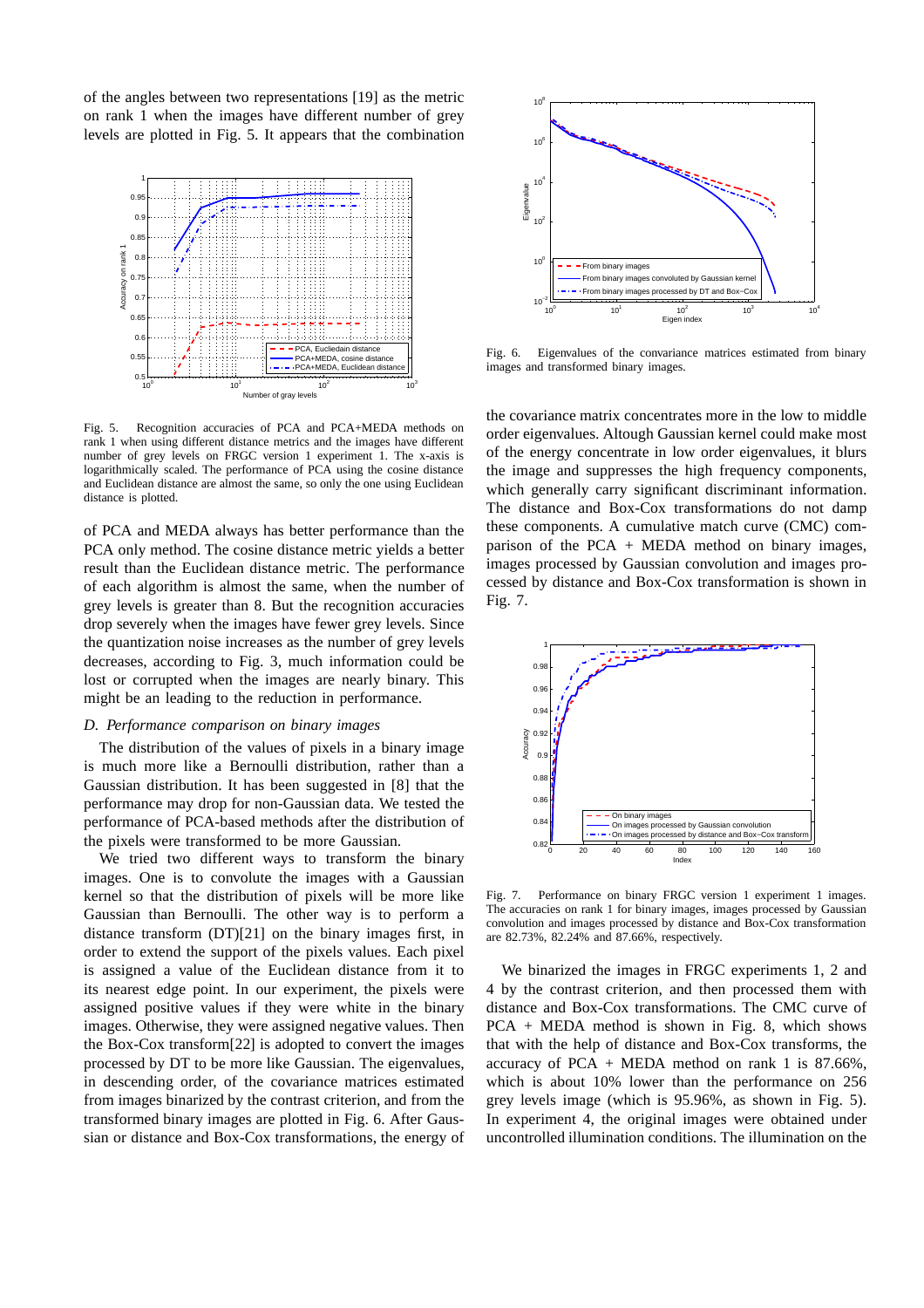face region varies significantly. The shadows on the face images severely corrupt the output of the global binarization, thus the performance in this situation is very low.



Fig. 8. Performance of PCA+MEDA on binarized images from experiment 1, 2, and 4 of FRGC. The accuracies on rank 1 are 87.66%, 91.74% and 53.95%, respectively.

In addition, we tested the EBGM method implemented by CSU [23] on the same binary dataset obtained from experiment 1 so as to investigate whether binary image data could have any impact on feature-based algorithm. Fig. 9 shows the best result we got. The reason for the poor performance may be that the bunch graph cannot be fit precisely and the features cannot describe the images effectively. This implies that the lose of intensity information could severely reduce the performance of intensity-based methods.



Fig. 9. Performance of EBGM on binarized images from experiment 1.

# *E. Face verification under noise, down sampling and different binarization threshold*

In the application of binary face image recognition, the problem of verifying a degraded low-quality image against a high-quality image is also of interest. When processing documents containing binary text and face images information about one's identity, it is required to verify if the text and face images are consistent. In this case, a high-quality binary

image may be obtained by searching a database using the text information, and cropping the low-quality binary face images from the document. Actually, the binary high-quality and low-quality images are from the same source, but the lowquality images are degraded. We used the images in FRGC version 1 experiment 1 to simulate this situation. The gallery set is constructed from binary face images with 80% contrast. An example is shown in Fig. 2. The probe set is binarized with different global threshold from the same source images, or degraded by adding random noise or downsampling. Fig. 10 shows some examples of the images in the gallery set and the degraded images in the probe set. The performance of the



Fig. 10. Degraded binary face images. (a) A binary face image obtained from the original grey image with a contrast of 70%. (b) A binary face image obtained from the original grey image with a contrast of 90%. (c) A binary face image with a contrast of 80% was downsampled to 20% of the original size. (d) A binary face image degraded by additive random noise, PSNR=8db.

PCA+MEDA method on noisy images, downsampled images and images binarized with different parameter under the contrast criterion is shown in Fig. 11, 12 and 13, respectively. According to these results, for the same source images verification problem, the algorithm is able to maintain a high accuracy rate on rank 1 when the PSNR is greater than 7 db, or the images are downsampled to not less than 20% of the original size, or the parameters in the contrast based binarization varies no more than 10%.



Fig. 11. Same source verification rate under noise.

#### IV. CONCLUSIONS

In this paper, we investigated the effect of the number of grey levels on the performance of PCA, MEDA and EBGM methods. When there are more than 8 grey levels, the performance is only slightly affected. Otherwise, the performance